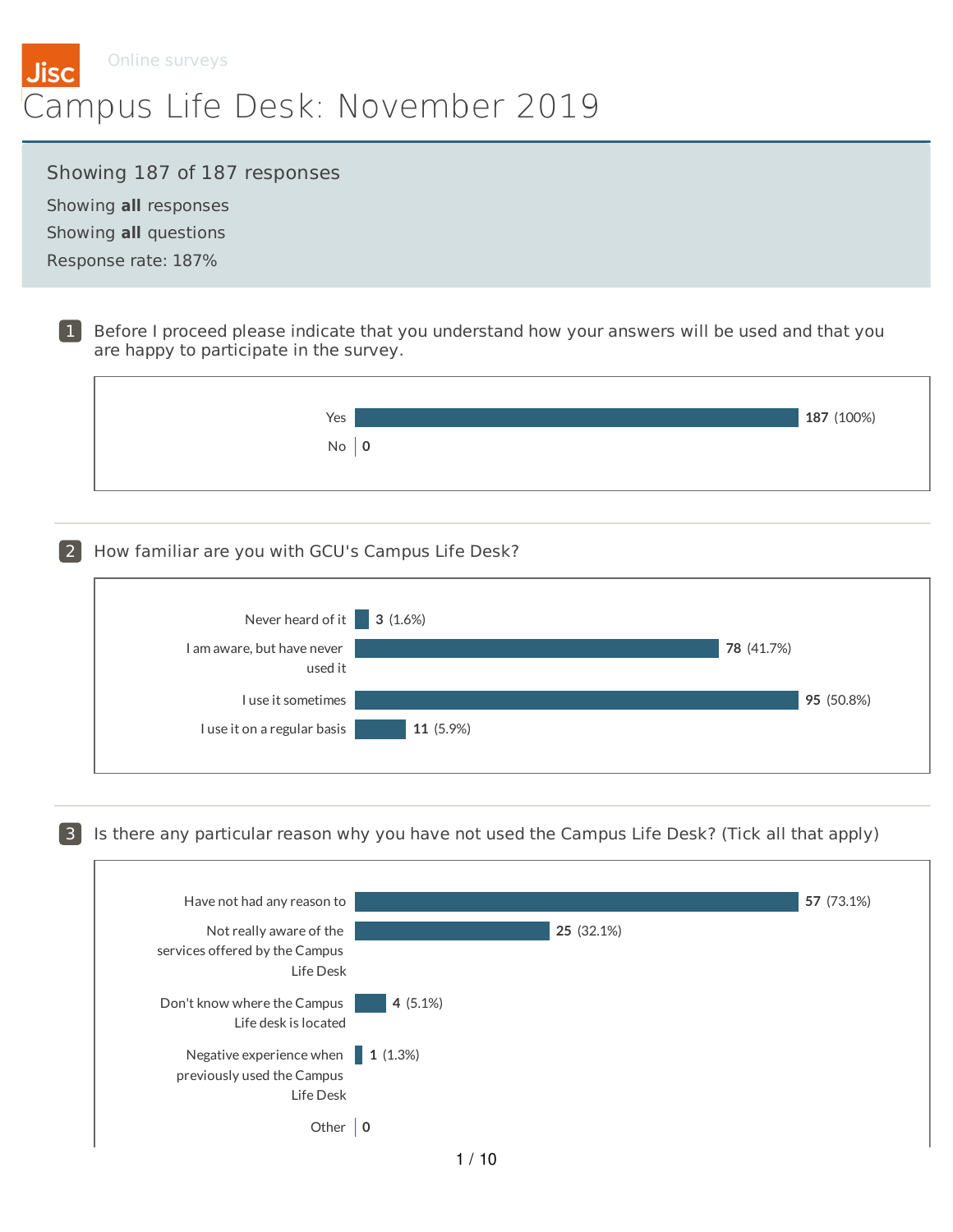#### 3.a If you selected Other, please specify:

No responses

4 How did you first hear about the Campus Life Desk? (Select one) GCU website GCU social media During induction at GCU Friend/relative Teaching staff Digital screens on campus **0** Information displayed on the ticker tape at the Desk Don't remember **Other 8** (10.3%) **1** (1.3%) **33** (42.3%) **6** (7.7%) **8** (10.3%) **4** (5.1%) **16** (20.5%) **2** (2.6%)

## 4.a If you selected Other, please specify:

| <b>Showing all 2 responses</b> |                        |  |
|--------------------------------|------------------------|--|
| Uni induction                  | 530024-530015-52096821 |  |
| Dunno                          | 530024-530015-52203609 |  |

5 Which of the following Campus Life Desk services are you aware of? (Interviewer note: Please read through or show respondent each service on the list and select all those they are aware of)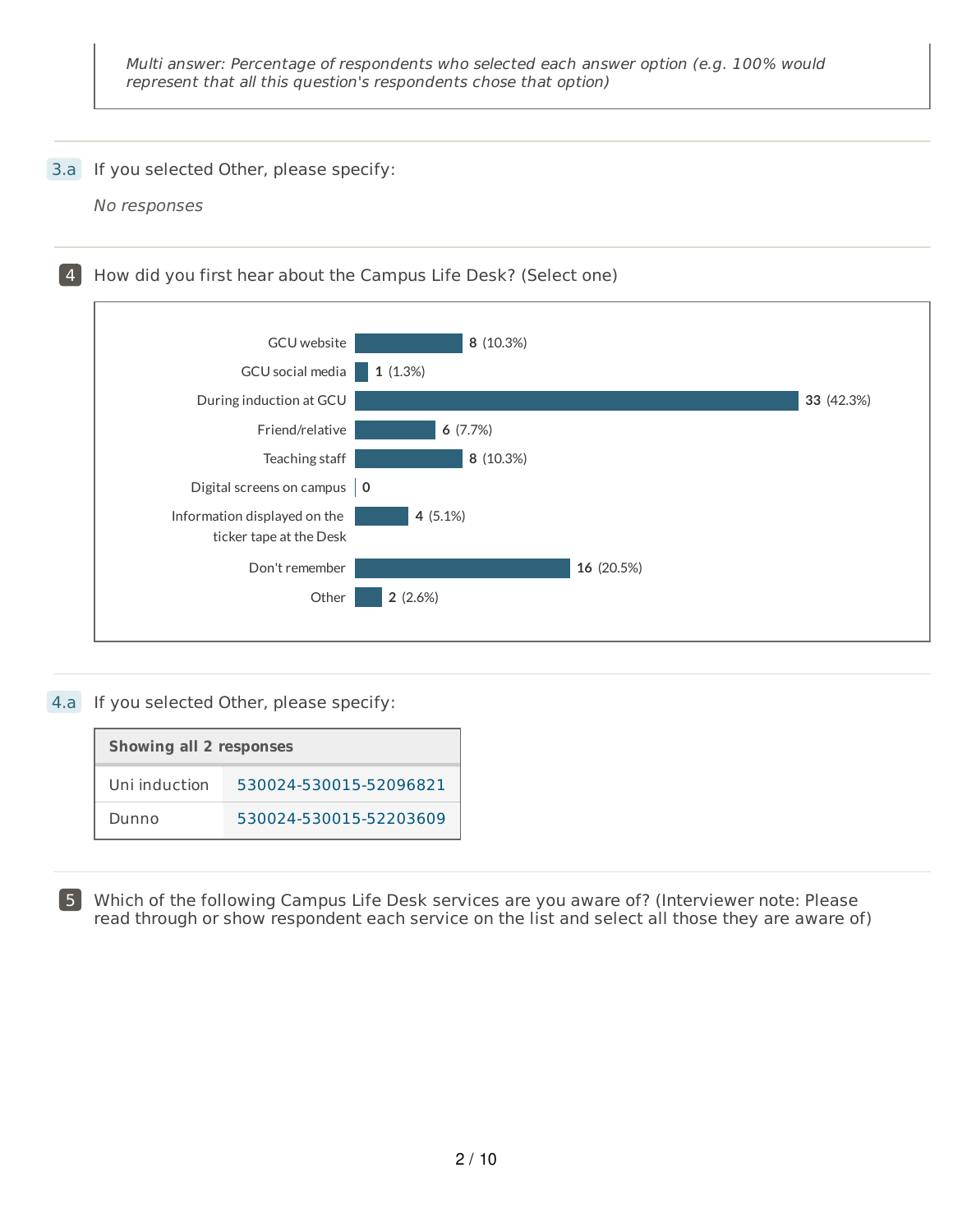

6 Approximately, when was the last time you used the Campus Life Desk?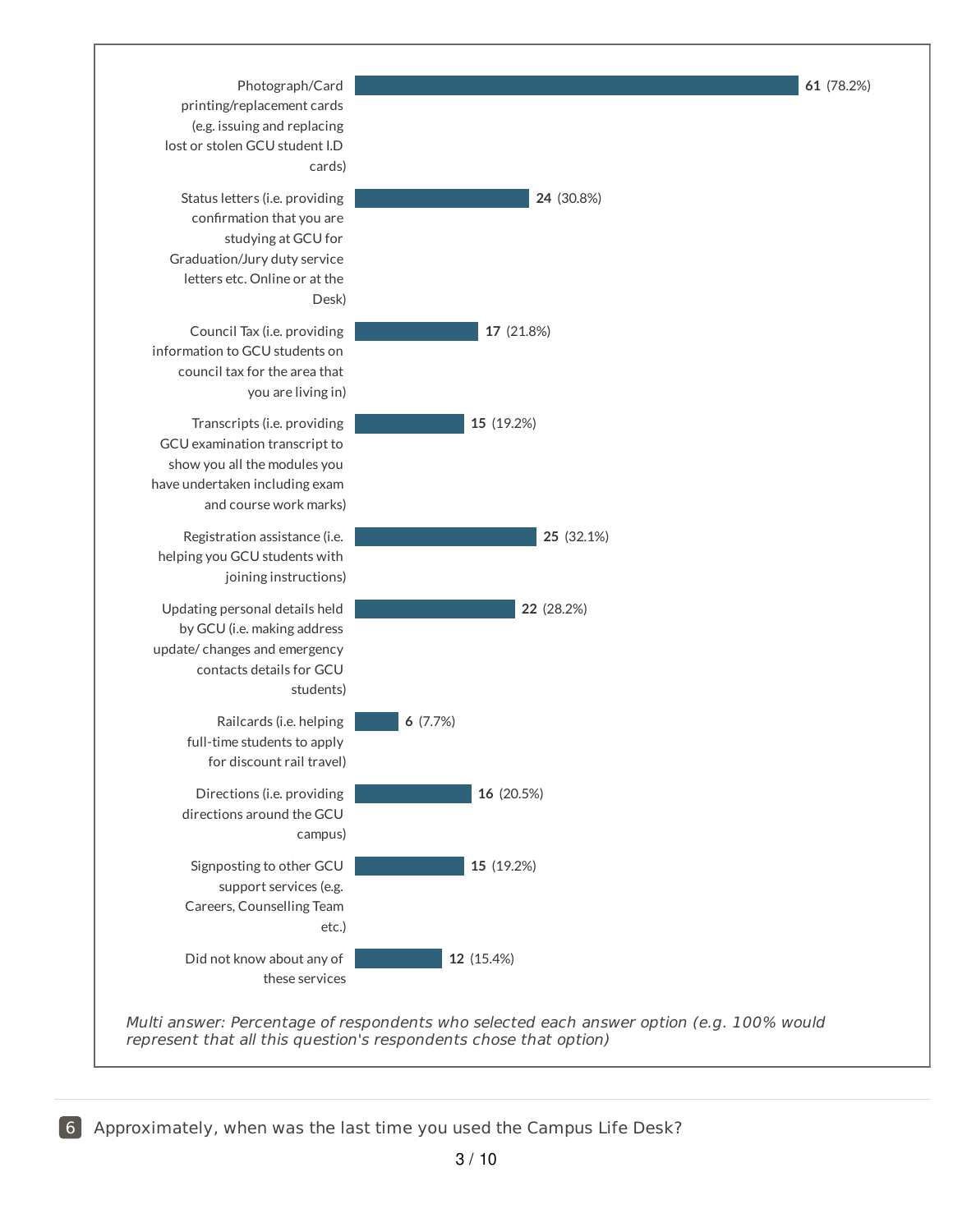

# 7 How did you first hear about the Campus Life Desk? (Select one)



#### 7.a If you selected Other, please specify:

| <b>Showing all 5 responses</b> |                        |  |  |
|--------------------------------|------------------------|--|--|
| Saw it in passing              | 530024-530015-52102954 |  |  |
| I pass through it              | 530024-530015-52204674 |  |  |
| Email to collect student card  | 530024-530015-52250563 |  |  |
| Funding applications           | 530024-530015-52251950 |  |  |
| Walked past it                 | 530024-530015-52253811 |  |  |

8 Which of the following Campus Life Desk services are you aware of? (Interviewer note: Please read through or show respondent each service on the list and select all those they are aware of)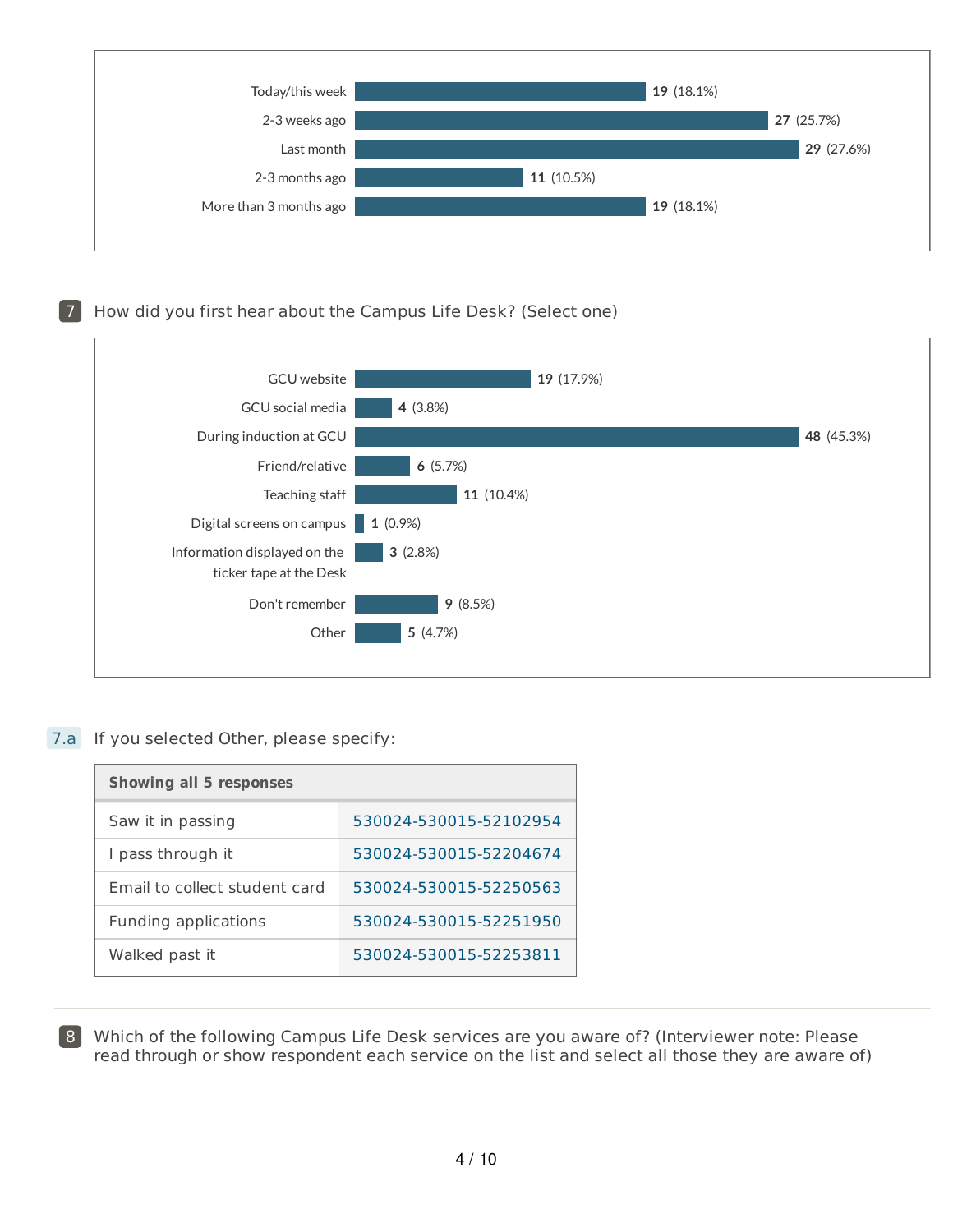

**9** In general, approximately how long have you had to wait to speak to an advisor?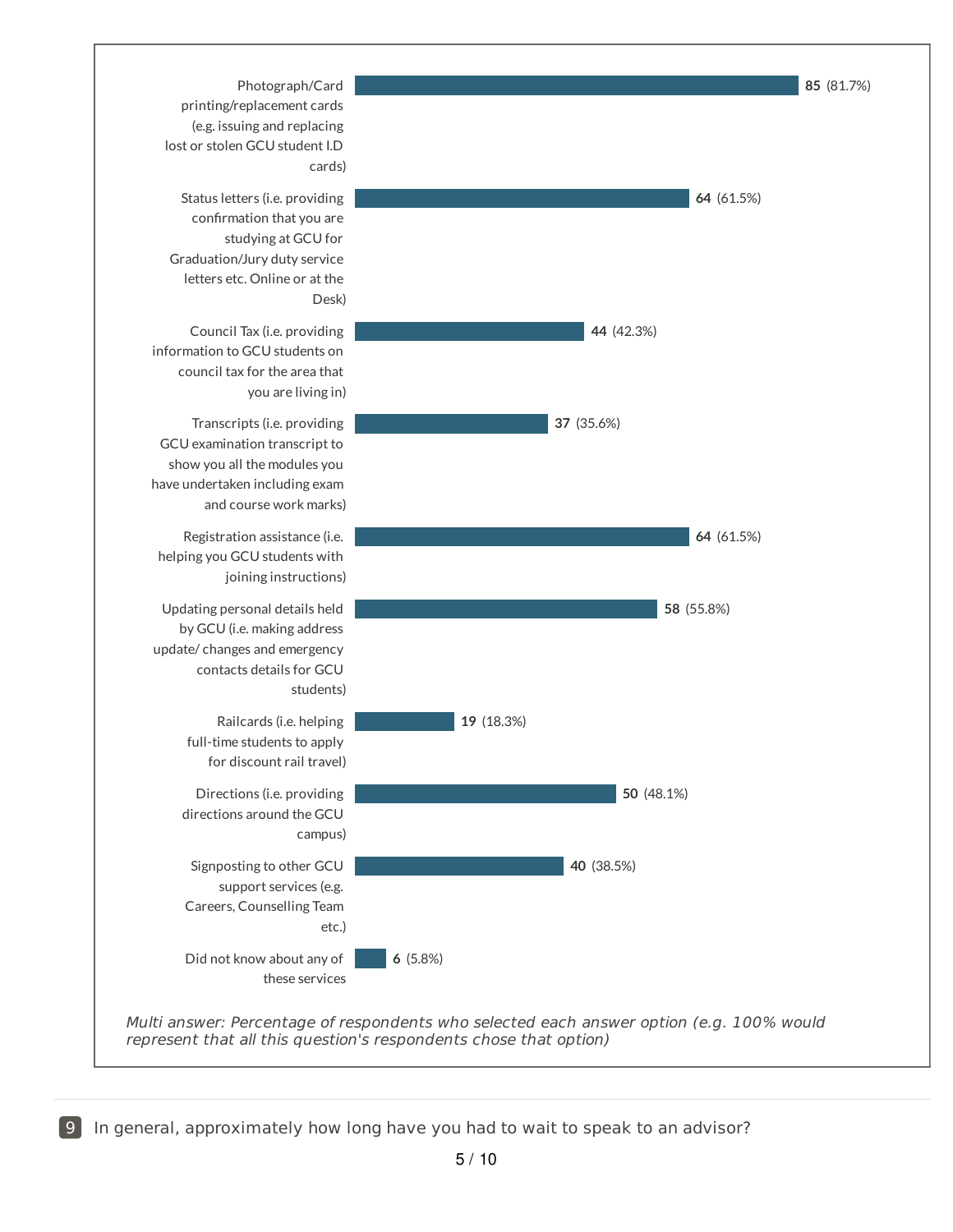

10.3 Current opening hours (Monday to Friday - 8.30am to 5pm)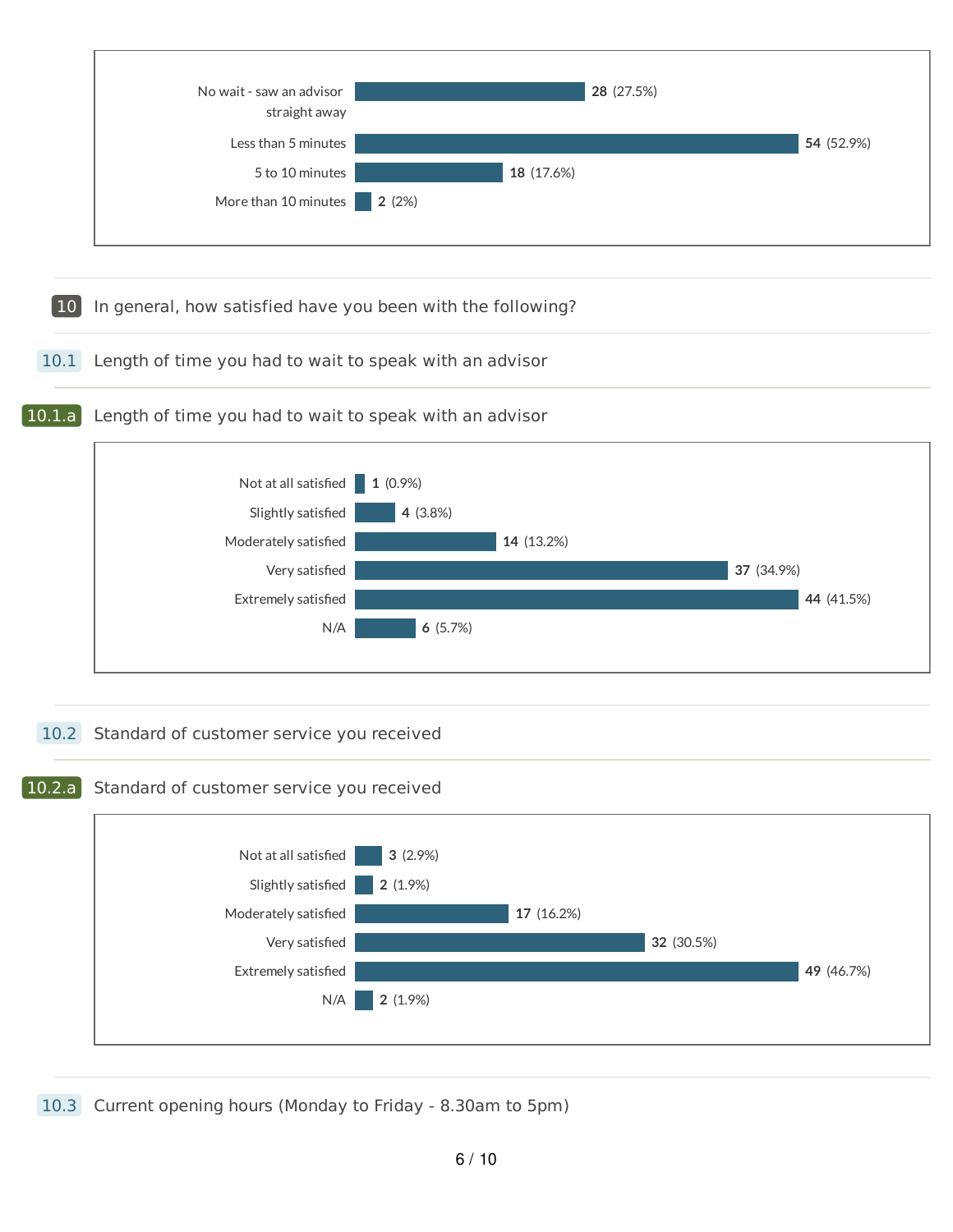

10.4.a Quality of information provided in response to your questions/issues



11 Would you like to see any improvements made to the Campus Life Desk? (i.e. to either the service itself or the design/layout of the surrounds)

| No improvements needed                                                       |         | 95 (92.2%) |
|------------------------------------------------------------------------------|---------|------------|
| Yes (please outline the one<br>thing you would most like to<br>see improved) | 8(7.8%) |            |

11.a If "Yes", please outline the one thing you would most like to see improved: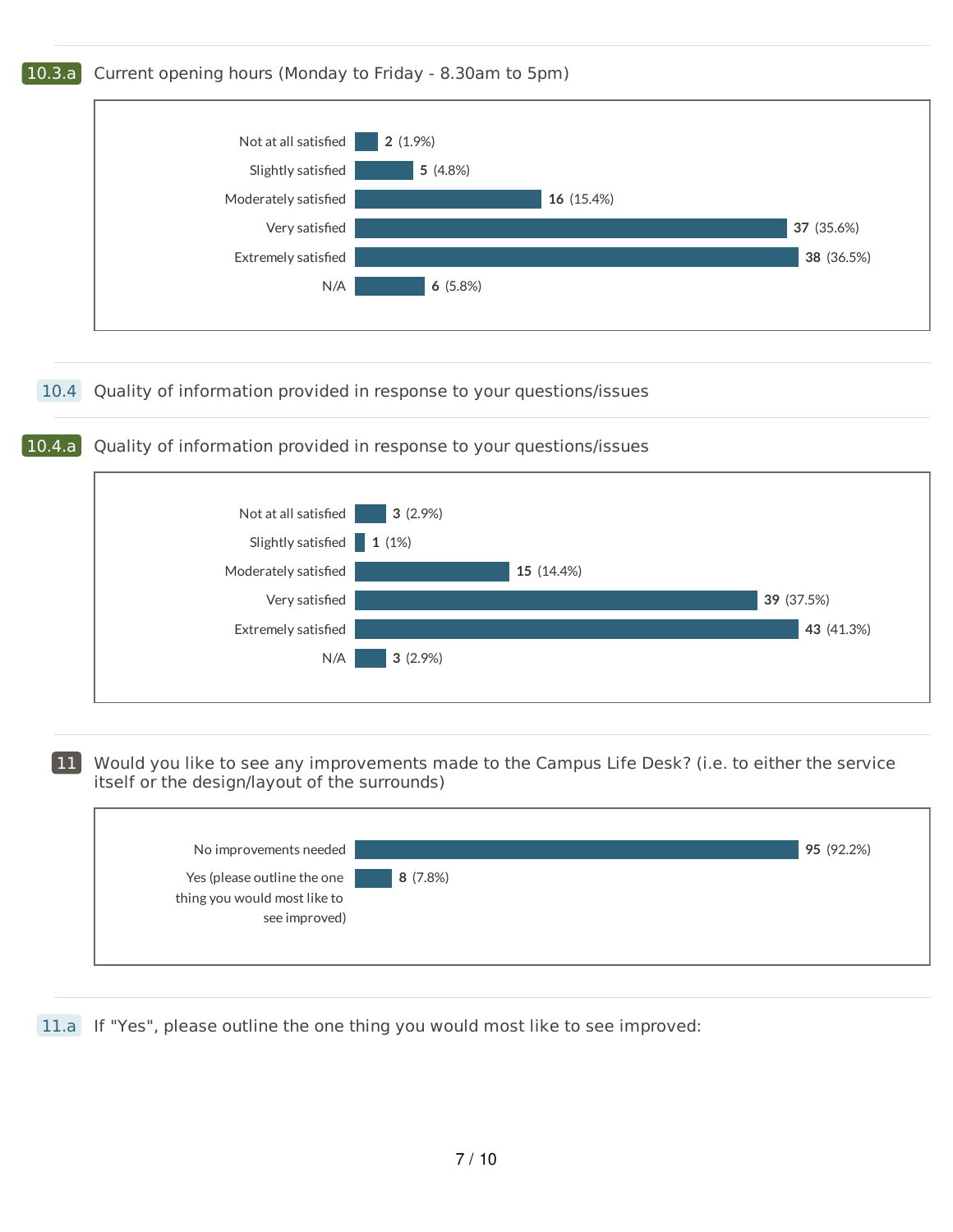| <b>Showing all 6 responses</b>                                                                                                                 |                        |  |
|------------------------------------------------------------------------------------------------------------------------------------------------|------------------------|--|
| Heating                                                                                                                                        | 530024-530015-51621859 |  |
| More info needed                                                                                                                               | 530024-530015-51829027 |  |
| More flexible information, fewer scripted answers                                                                                              | 530024-530015-51830314 |  |
| Finance support awful, told me to email them                                                                                                   | 530024-530015-51833949 |  |
| I think if students with different languages get engage in this so they can<br>help the students who face difficulty in understanding English. | 530024-530015-52102433 |  |
| Info given                                                                                                                                     | 530024-530015-52103148 |  |

12 How likely is it that you would recommend the Campus Life Desk to a friend or colleague?

## 12.1 Not at all likely vs Extremely likely



13 Question: What do you think is the best way for us to make you and other students more aware of the services available at the Campus Life Desk?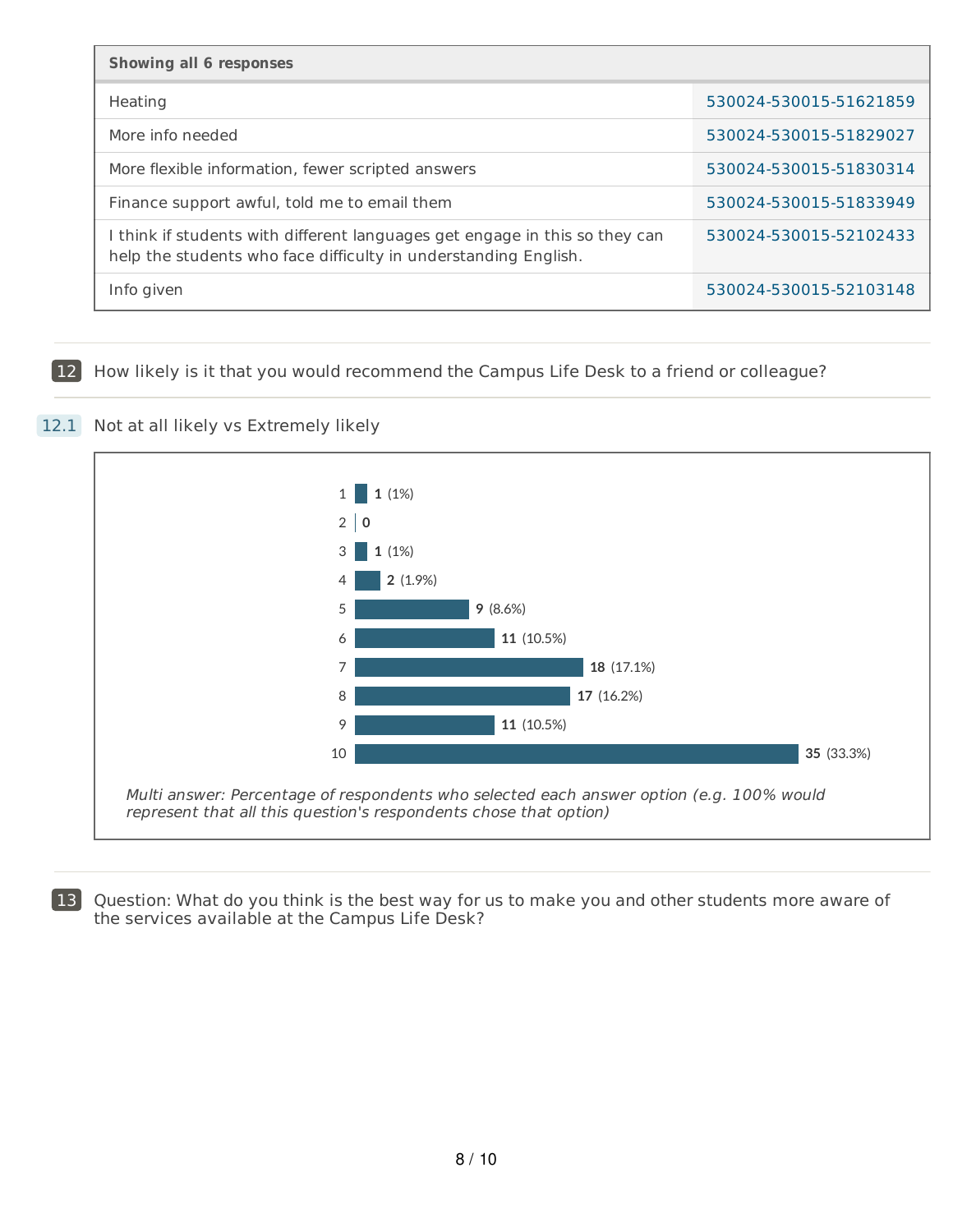

#### 13.a If you selected Other, please specify:

| <b>Showing all 2 responses</b> |                        |  |
|--------------------------------|------------------------|--|
| Don't know                     | 530024-530015-51832440 |  |
|                                | 530024-530015-52252809 |  |

14 Between Monday and Friday, which of the following times are/would be most convenient for you to access this service?(Please select your 'Most convenient' and 'Second most convenient' time)

#### 14.1 Most convenient time